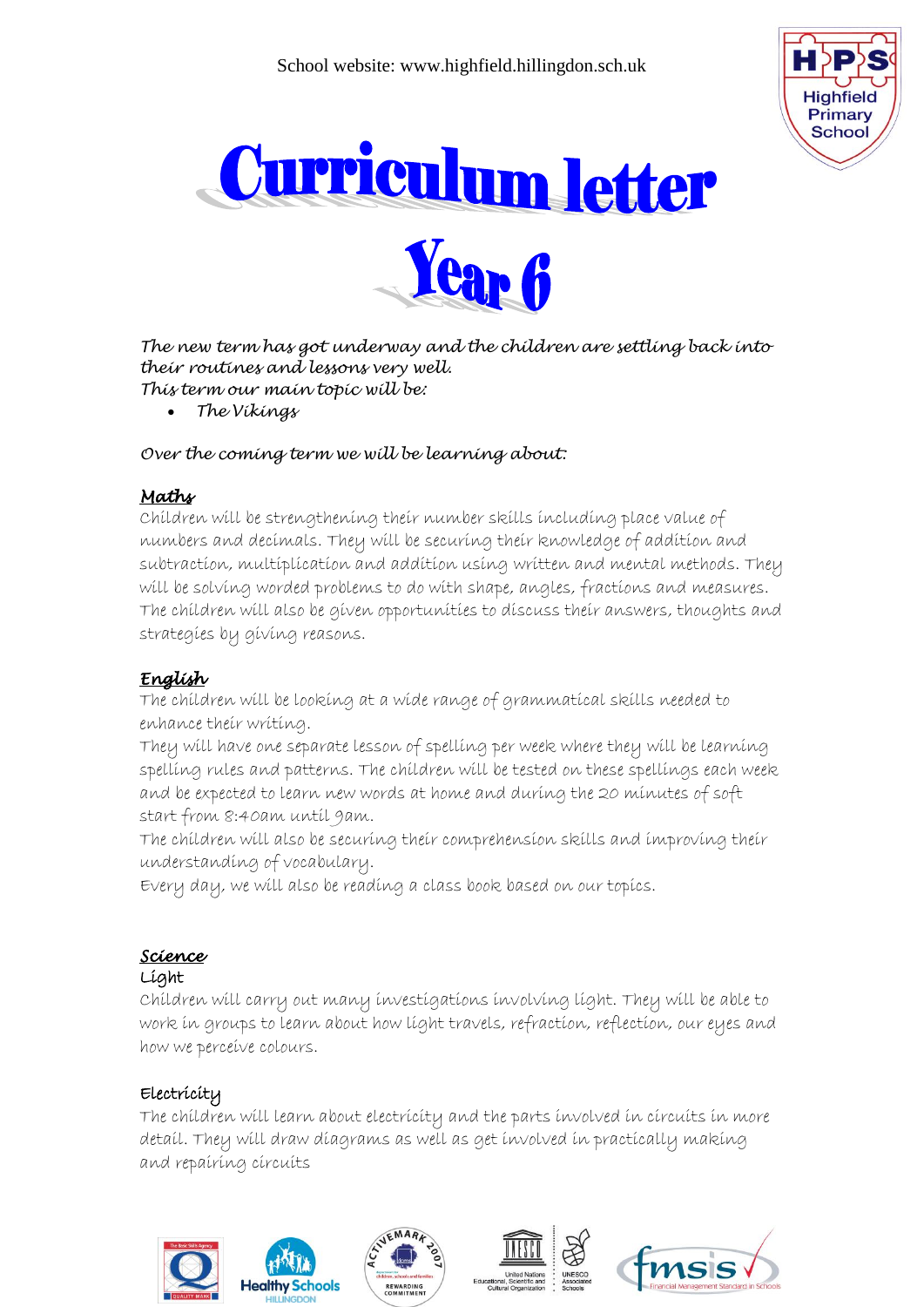#### School website: www.highfield.hillingdon.sch.uk

#### *History*

The history topic this term will be 'The Vikings'. The children will be expected to produce written work based on the Vikings.

First, they will create an information text about the Vikings – who they were and where they came from.

Later, they will be learning about Viking culture including clothing, family, longships, invasions, and settlements.

After learning about the Viking mythology (Norse mythology) the children will write their own stories based on a Viking warrior.

### *Geography*

The children will be learning about the similarities and differences between the UK and Scandinavia. The children will explore the location, features and culture of Norway, Sweden and Denmark. They will learn how the climates differ in various areas of Scandinavia, explore the scenery and then compare this with the UK.

### *Computing*

The children will be learning how to use a coding program to make their own APPs. They will input codes to make APPs respond to different actions. They will be able to create their own games as well as collaborate with others to make a group game. Also they will learn about safely searching the internet and copyright.

# *ART/DT*

During DT, children will be enhancing their sewing skills and techniques, as they design and make their own pencil cases.

In Art, the children will be learning all about the Northern Lights which links with their Science unit on Light. They will be creating their own pictures of the Northern Lights using chalk.

# *RE*

During RE the children will understand the beliefs and teachings of different religions and explain their practices and compare them to others.

# *PE*

Rugby – Children will learn the basics of rugby and enhance the skills need to successfully play the game. They will learn how to be part of a team.